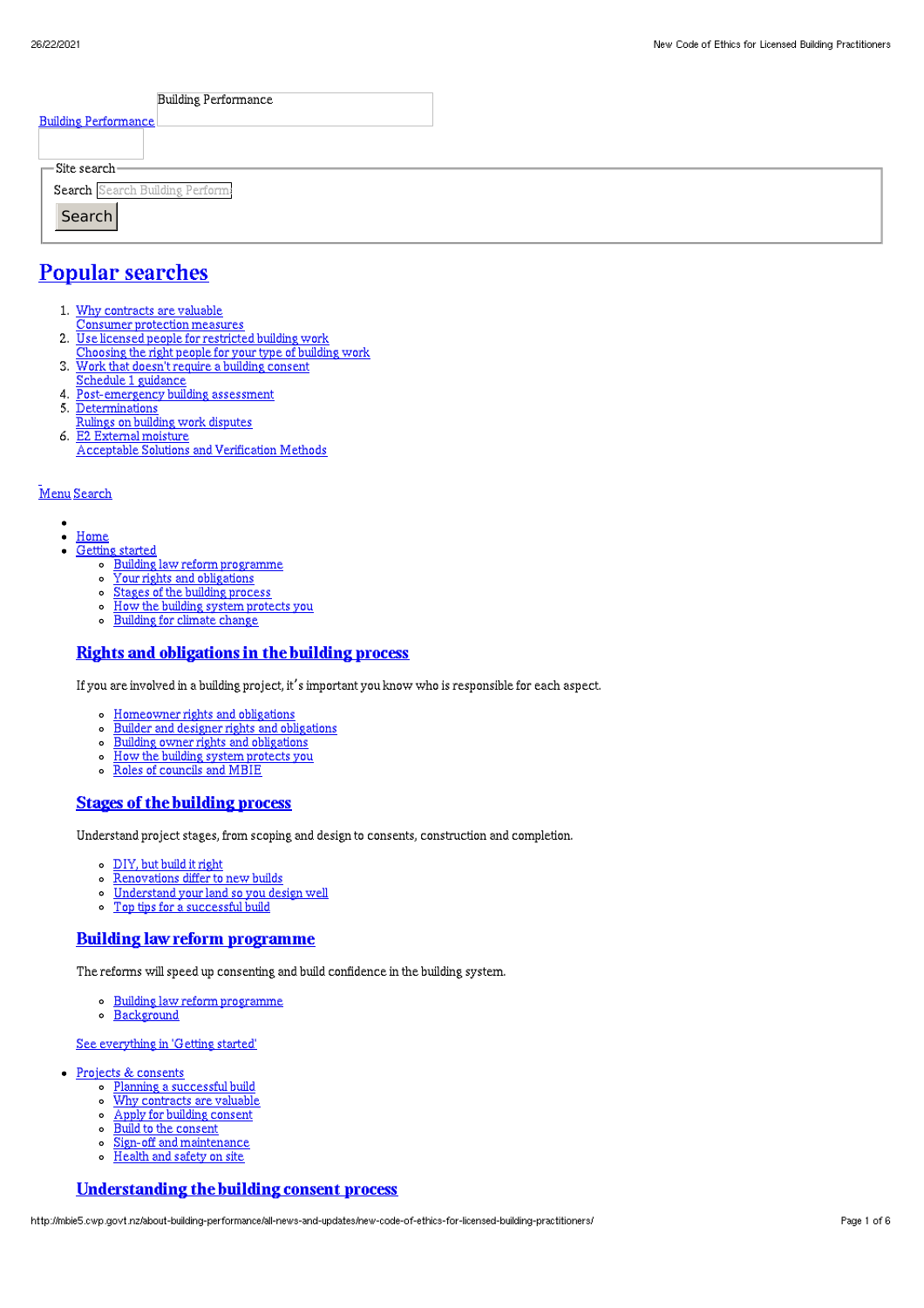For safe, healthy and durable buildings, all building work in New Zealand must meet certain standards. Find out how to build within the rules.

## [Health](http://mbie5.cwp.govt.nz/projects-and-consents/health-and-safety-on-site/) and safety on site

Avoid accidents and make site safety a priority.

#### 1. Planning a successful build

- o Check if you need [consents](http://mbie5.cwp.govt.nz/projects-and-consents/planning-a-successful-build/scope-and-design/check-if-you-need-consents/)
- [Choosing](http://mbie5.cwp.govt.nz/projects-and-consents/planning-a-successful-build/scope-and-design/choosing-the-right-people-for-your-type-of-building-work/) the right people for your type of building work
- Why [contracts](http://mbie5.cwp.govt.nz/projects-and-consents/why-contracts-are-valuable/) are valuable  $\overline{a}$

#### 2. Getting a consent

- Apply for building [consent](http://mbie5.cwp.govt.nz/projects-and-consents/apply-for-building-consent/)
- How to support your building consent [application](http://mbie5.cwp.govt.nz/projects-and-consents/apply-for-building-consent/support-your-consent-application/)
- [Understanding](http://mbie5.cwp.govt.nz/projects-and-consents/apply-for-building-consent/building-consent-process/) the building consent process  $\sim$

#### 3. Building to the consent

- Making [changes](http://mbie5.cwp.govt.nz/projects-and-consents/build-to-the-consent/making-changes-to-your-plans/) to your plans
- Typical council [inspections](http://mbie5.cwp.govt.nz/projects-and-consents/build-to-the-consent/typical-council-inspections/) of a building project
- [Completing](http://mbie5.cwp.govt.nz/projects-and-consents/sign-off-and-maintenance/completing-your-project/) your project

## 4. Sign-off and maintenance

- Get the build [signed](http://mbie5.cwp.govt.nz/projects-and-consents/sign-off-and-maintenance/completing-your-project/get-the-build-signed-off/) off
- How to [identify](http://mbie5.cwp.govt.nz/projects-and-consents/sign-off-and-maintenance/completing-your-project/how-to-identify-defects/) defects
- Protecting your [investment](http://mbie5.cwp.govt.nz/projects-and-consents/sign-off-and-maintenance/protecting-your-investment/)  $\circ$

#### See [everything](http://mbie5.cwp.govt.nz/projects-and-consents/) in 'Projects & consents'

- Building Code [compliance](http://mbie5.cwp.govt.nz/building-code-compliance/)
	- A General [provisions](http://mbie5.cwp.govt.nz/building-code-compliance/a-general-provisions/)
	- o B [Stability](http://mbie5.cwp.govt.nz/building-code-compliance/b-stability/)
	- C [Protection](http://mbie5.cwp.govt.nz/building-code-compliance/c-protection-from-fire/) from fire
	- $\circ$ D [Access](http://mbie5.cwp.govt.nz/building-code-compliance/d-access/)
	- E [Moisture](http://mbie5.cwp.govt.nz/building-code-compliance/e-moisture/)  $\circ$
	- F [Safety](http://mbie5.cwp.govt.nz/building-code-compliance/f-safety-of-users/) of users  $\circ$
	- G [Services](http://mbie5.cwp.govt.nz/building-code-compliance/g-services-and-facilities/) and facilities  $\circ$
	- H Energy [efficiency](http://mbie5.cwp.govt.nz/building-code-compliance/h-energy-efficiency/)  $\circ$
	- $\circ$ Specific [buildings](http://mbie5.cwp.govt.nz/building-code-compliance/specific-buildings/)
	- $\circ$ [Canterbury](http://mbie5.cwp.govt.nz/building-code-compliance/canterbury-rebuild/) rebuild
	- Product assurance & [MultiProof](http://mbie5.cwp.govt.nz/building-code-compliance/product-assurance-and-multiproof/)  $\circ$
	- [Warnings](http://mbie5.cwp.govt.nz/building-code-compliance/warnings-and-bans-on-building-products/) and bans on building products  $\circ$
	- Building Code and [handbooks](http://mbie5.cwp.govt.nz/building-code-compliance/building-code-and-handbooks/)  $\circ$
	- $\circ$ How the [Building](http://mbie5.cwp.govt.nz/building-code-compliance/how-the-building-code-works/) Code works
	- $\circ$ [Geotechnical](http://mbie5.cwp.govt.nz/building-code-compliance/geotechnical-education/) education
	- Building [Performance](http://mbie5.cwp.govt.nz/building-code-compliance/building-performance-resource-centre/) Resource Centre  $\circ$
	- Introduction to [medium-density](http://mbie5.cwp.govt.nz/building-code-compliance/introduction-to-medium-density-housing/) housing  $\circ$
	- $\circ$ [Maintaining](http://mbie5.cwp.govt.nz/building-code-compliance/annual-building-code-updates/) the Building Code
	- $\circ$ [Digitising](http://mbie5.cwp.govt.nz/building-code-compliance/digitising-the-building-code/) the Building Code

## In this section

- o How the [Building](http://mbie5.cwp.govt.nz/building-code-compliance/how-the-building-code-works/) Code works
- [Maintaining](http://mbie5.cwp.govt.nz/building-code-compliance/annual-building-code-updates/) the Building Code  $\circ$
- [Different](http://mbie5.cwp.govt.nz/building-code-compliance/how-the-building-code-works/different-ways-to-comply/) ways to comply with the Building Code  $\circ$
- Specific [buildings](http://mbie5.cwp.govt.nz/building-code-compliance/specific-buildings/)  $\circ$
- Product assurance & [MultiProof](http://mbie5.cwp.govt.nz/building-code-compliance/product-assurance-and-multiproof/)  $\sim$
- $\circ$ Introduction to [medium-density](http://mbie5.cwp.govt.nz/building-code-compliance/introduction-to-medium-density-housing/) housing
- $\circ$ Building [Performance](http://mbie5.cwp.govt.nz/building-code-compliance/building-performance-resource-centre/) Resource Centre

### Find Acceptable Solutions, Verification Methods, updates and technical guidance by Building Code clause.

- $\circ$ a General provisions
- $\circ$ b **Stability**
- $\circ$ c
- Protection from fire
- $\circ$ d
- Access  $\sim$  $\bar{\mathrm{M}}$ oisture

http://mbie5.cwp.govt.nz/about-building-performance/all-news-and-updates/new-code-of-ethics-for-licensed-building-practitioners/ Page 2 of 6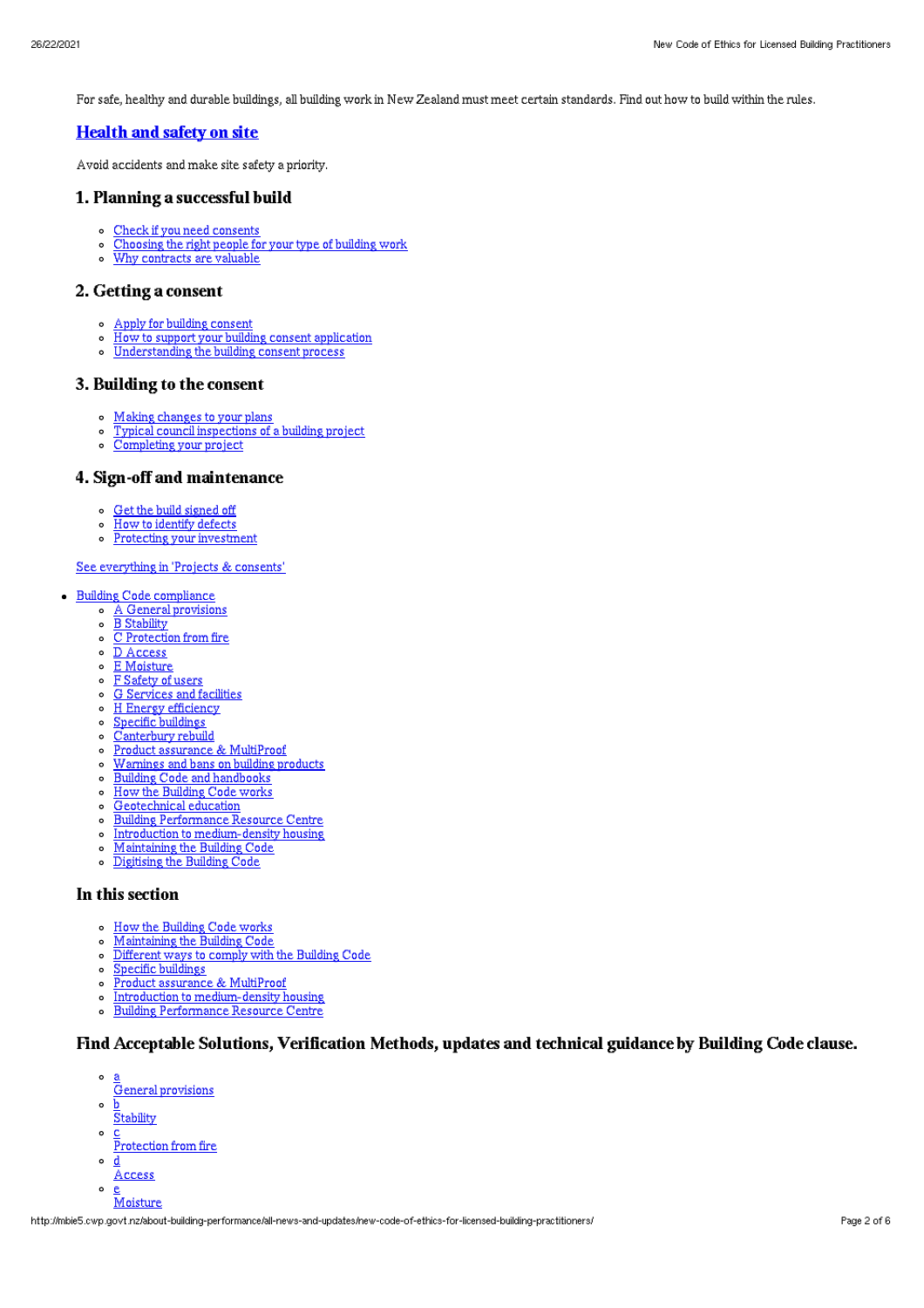- $\circ$ f Safety of users
- $\circ$ g
- **Services** and facilities
- $\circ$ h Energy efficiency

See everything in 'Building Code [compliance](http://mbie5.cwp.govt.nz/building-code-compliance/)'

- [Managing](http://mbie5.cwp.govt.nz/managing-buildings/) buildings  $\bullet$ 
	- [Managing](http://mbie5.cwp.govt.nz/managing-buildings/managing-your-bwof/) your BWoF
	- General information on building safety in [earthquakes](http://mbie5.cwp.govt.nz/managing-buildings/building-safety-in-earthquakes/)  $\sim$
	- Securing [unreinforced](http://mbie5.cwp.govt.nz/managing-buildings/unreinforced-masonry/) masonry building parapets and facades  $\circ$
	- Managing [earthquake-prone](http://mbie5.cwp.govt.nz/managing-buildings/managing-earthquake-prone-buildings/) buildings  $\circ$
	- Managing buildings in an [emergency](http://mbie5.cwp.govt.nz/managing-buildings/managing-buildings-in-an-emergency/)  $\circ$
	- $\circ$ Change of use and [alterations](http://mbie5.cwp.govt.nz/managing-buildings/change-of-use-and-alterations/)

#### About managing buildings

- [Managing](http://mbie5.cwp.govt.nz/managing-buildings/managing-your-bwof/) your BWoF (for buildings with specified systems)
- General information on building safety in [earthquakes](http://mbie5.cwp.govt.nz/managing-buildings/building-safety-in-earthquakes/)  $\circ$
- $\circ$ Managing [earthquake-prone](http://mbie5.cwp.govt.nz/managing-buildings/managing-earthquake-prone-buildings/) buildings
- Securing [unreinforced](http://mbie5.cwp.govt.nz/managing-buildings/unreinforced-masonry/) masonry building parapets and facades
- Change of use, [alterations](http://mbie5.cwp.govt.nz/managing-buildings/change-of-use-and-alterations/) and extension of life  $\circ$
- o Managing buildings in an [emergency](http://mbie5.cwp.govt.nz/managing-buildings/managing-buildings-in-an-emergency/)

#### Specified systems and compliance schedules

If you own a building that contains a specified system such as a cable car, you must ensure they are effectively operated for the life of the building and in keeping with the council-issued compliance schedule.

- Inspections and [maintenance](http://mbie5.cwp.govt.nz/managing-buildings/managing-your-bwof/inspections-and-maintenance/) of specified systems as a building owner
- Fines and penalties for offences relating to [compliance](http://mbie5.cwp.govt.nz/managing-buildings/managing-your-bwof/fines-and-penalties/) schedules
- $\circ$ [Compliance](http://mbie5.cwp.govt.nz/projects-and-consents/sign-off-and-maintenance/completing-your-project/compliance-schedules/) schedules

#### See [everything](http://mbie5.cwp.govt.nz/managing-buildings/) in 'Managing buildings'

- [Resolving](http://mbie5.cwp.govt.nz/resolving-problems/) problems
	- **o** [Resolution](http://mbie5.cwp.govt.nz/resolving-problems/resolution-options/) options
	- [Building](http://mbie5.cwp.govt.nz/resolving-problems/building-consent-and-sign-off/) consent and sign-off
	- o [Contracts](http://mbie5.cwp.govt.nz/resolving-problems/contracts/)
	- **[Builds](http://mbie5.cwp.govt.nz/resolving-problems/builds/)**  $\circ$
	- o [Designs](http://mbie5.cwp.govt.nz/resolving-problems/designs/)
	- [Councils](http://mbie5.cwp.govt.nz/resolving-problems/councils/)
	- $\circ$ **[Clients](http://mbie5.cwp.govt.nz/resolving-problems/clients/)**

#### [Resolving](http://mbie5.cwp.govt.nz/resolving-problems/) problems

- [Resolution](http://mbie5.cwp.govt.nz/resolving-problems/resolution-options/) options
- [Building](http://mbie5.cwp.govt.nz/resolving-problems/building-consent-and-sign-off/) consent and sign-off  $\circ$
- $\circ$ **[Contracts](http://mbie5.cwp.govt.nz/resolving-problems/contracts/)**
- **[Builds](http://mbie5.cwp.govt.nz/resolving-problems/builds/)**  $\circ$
- [Designs](http://mbie5.cwp.govt.nz/resolving-problems/designs/)  $\circ$
- **[Councils](http://mbie5.cwp.govt.nz/resolving-problems/councils/)**  $\circ$
- $\circ$ **[Clients](http://mbie5.cwp.govt.nz/resolving-problems/clients/)**

#### **[Determinations](http://mbie5.cwp.govt.nz/resolving-problems/resolution-options/determinations/)**

A determination is a binding decision made by MBIE providing a way of solving disputes or questions about the rules that apply to buildings, how buildings are used, building accessibility, and health and safety.

- Understanding [determinations](http://mbie5.cwp.govt.nz/resolving-problems/resolution-options/determinations/)
- Applying for a [determination](http://mbie5.cwp.govt.nz/resolving-problems/resolution-options/determinations/applying-for-a-determination/)  $\circ$
- $\circ$ Steps in the [determination](http://mbie5.cwp.govt.nz/resolving-problems/resolution-options/determinations/steps-in-the-determination-process/) process
- Previous [determinations](http://mbie5.cwp.govt.nz/resolving-problems/resolution-options/determinations/determinations-issued/)  $\circ$

#### **[Weathertight](http://mbie5.cwp.govt.nz/resolving-problems/resolution-options/weathertight-services/) Services**

- Signs of a leaky [home](http://mbie5.cwp.govt.nz/resolving-problems/resolution-options/weathertight-services/signs-of-a-leaky-home/)
- How to make a [Weathertight](http://mbie5.cwp.govt.nz/resolving-problems/resolution-options/weathertight-services/make-a-weathertight-home-claim/) Claim  $\circ$
- $\circ$ Resolving a [Weathertight](http://mbie5.cwp.govt.nz/resolving-problems/resolution-options/weathertight-services/resolving-a-claim/) Claim

See [everything](http://mbie5.cwp.govt.nz/resolving-problems/) in 'Resolving problems'

- [Home](http://mbie5.cwp.govt.nz/)
- About Building [Performance](http://mbie5.cwp.govt.nz/about-building-performance/)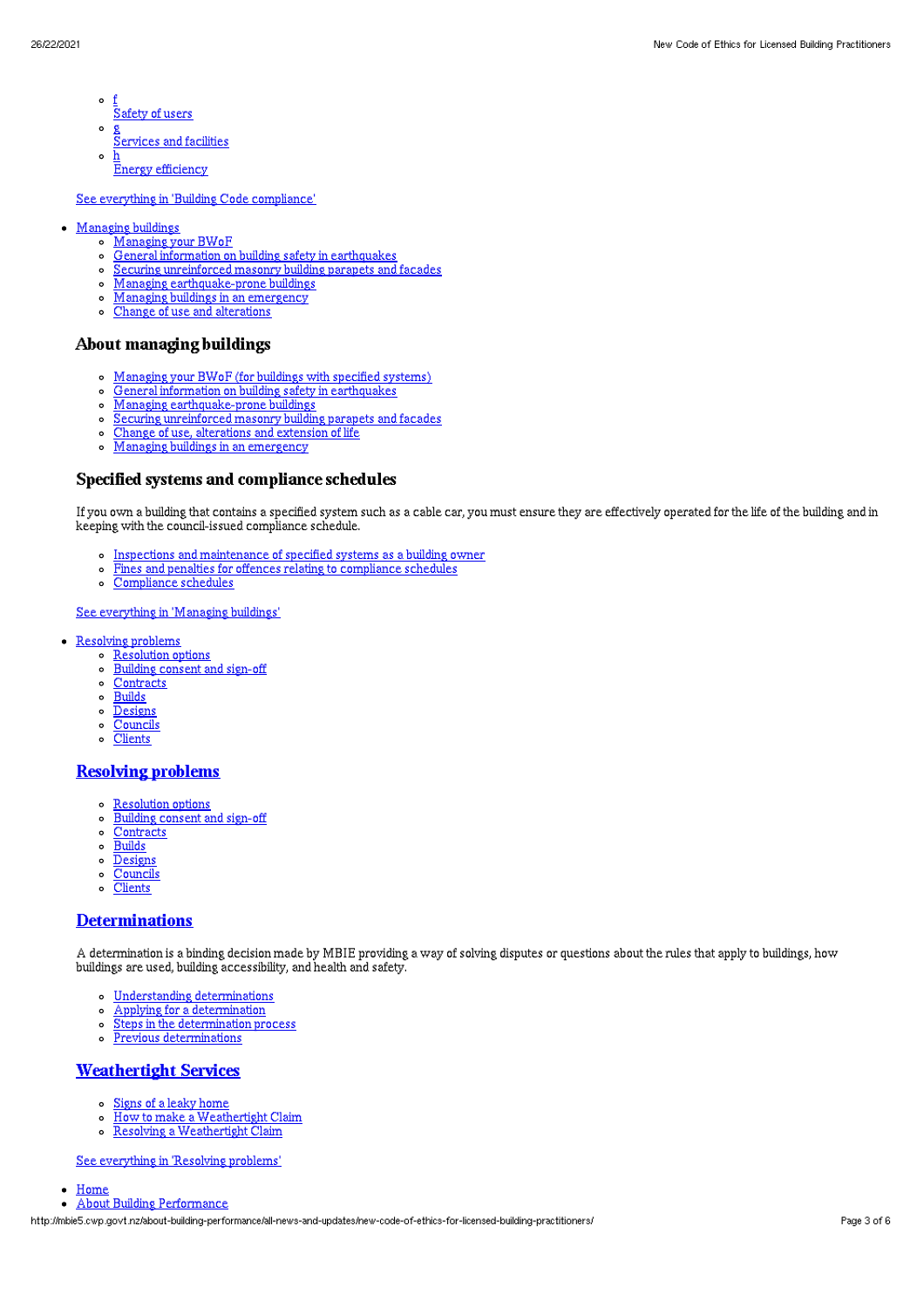- News and [updates](http://mbie5.cwp.govt.nz/about-building-performance/all-news-and-updates/)
- New Code of Ethics for Licensed Building Practitioners

# New Code of Ethics for Licensed Building Practitioners

- [Print](http://mbie5.cwp.govt.nz/#)
- [Share](http://mbie5.cwp.govt.nz/#)  $\circ$
- $\circ$
- $\circ$
- 
- [Save](http://mbie5.cwp.govt.nz/about-building-performance/all-news-and-updates/new-code-of-ethics-for-licensed-building-practitioners/downloadpdf)

#### Posted: 26 October 2021

The Government has announced a new Code of Ethics for Licensed Building Practitioners (LBPs) to ensure high standards are maintained in the industry.

- [Print](http://mbie5.cwp.govt.nz/#)
- [Share](http://mbie5.cwp.govt.nz/#)  $\circ$ 
	- $\circ$
	- $\circ$
	- $\circ$
- [Save](http://mbie5.cwp.govt.nz/about-building-performance/all-news-and-updates/new-code-of-ethics-for-licensed-building-practitioners/downloadpdf)

The Code of Ethics will also give the public more confidence that LBPs are reputable and operate ethically. It covers a range of ethical obligations, including working safely, acting within the law, taking responsibility for actions and behaving professionally.

The majority of LBPs already meet these standards, but the introduction of the Code of Ethics will hold those to account who do not. Where LBPs do not comply with their obligations, a complaint can be made against them which may result in disciplinary action by the Building Practitioners Board.

The Code of Ethics comes into force from 26 October 2022, giving LBPs a year to understand the changes and how to comply. MBIE are developing resources to support this transition period and these will become available over the next twelve months.

Find out more about the Code of Ethics for Licensed Building [Practitioners](https://www.lbp.govt.nz/for-lbps/code-of-ethics/) - lbp.govt.nz

# Tags in this article

[News](http://mbie5.cwp.govt.nz/about-building-performance/all-news-and-updates/?category%255B0%255D=news)

## News and [updates](http://mbie5.cwp.govt.nz/about-building-performance/all-news-and-updates/)

- 2021
	- October New Code of Ethics for Licensed Building [Practitioners](http://mbie5.cwp.govt.nz/about-building-performance/all-news-and-updates/new-code-of-ethics-for-licensed-building-practitioners/)
		- Removing cheques from the [infringement](http://mbie5.cwp.govt.nz/about-building-performance/all-news-and-updates/removing-cheques-from-the-infringement-offences-regulations/) offences regulations
	- September
	- New MBIE report shows the building sector has remained strong through [COVID-19](http://mbie5.cwp.govt.nz/about-building-performance/all-news-and-updates/new-mbie-report-shows-the-building-sector-has-remained-strong-through-covid-19/) August
		- Building stronger [conversations](http://mbie5.cwp.govt.nz/about-building-performance/all-news-and-updates/building-stronger-conversations-at-boinz-2021/) at BOINZ 2021  $\blacksquare$ 
			- Building Code consultation receives more [submissions](http://mbie5.cwp.govt.nz/about-building-performance/all-news-and-updates/building-code-consultation-receives-more-submissions-than-last-five-years-combined/) than last five years combined
	- July
		- Building consent system [evaluation](http://mbie5.cwp.govt.nz/about-building-performance/all-news-and-updates/building-consent-system-evaluation/)
		- Learning from emergency events requiring building [management](http://mbie5.cwp.govt.nz/about-building-performance/all-news-and-updates/learning-from-emergency-events-requiring-building-management/)
		- Our Building for the Future [Indicators](http://mbie5.cwp.govt.nz/about-building-performance/all-news-and-updates/our-building-for-the-future-indicators-explorer-is-live/) Explorer is live  $\blacksquare$
	- June
		- Auckland Council Designation of Area for Building Emergency [Management](http://mbie5.cwp.govt.nz/about-building-performance/all-news-and-updates/auckland-council-designation-of-area-for-building-emergency-management/)
		- The Building [Amendment](http://mbie5.cwp.govt.nz/about-building-performance/all-news-and-updates/the-building-amendment-bill-has-passed-into-law/) Bill has passed into law  $\blacksquare$
		- Minor changes to the Plumbers, Gasfitters, and [Drainlayers](http://mbie5.cwp.govt.nz/about-building-performance/all-news-and-updates/minor-changes-to-the-plumbers-gasfitters-and-drainlayers-act/) Act  $\blacksquare$
		- $\blacksquare$ Is your new hot water cylinder [compliant?](http://mbie5.cwp.govt.nz/about-building-performance/all-news-and-updates/considering-a-new-hot-water-cylinder-check-it-is-compliant/)
		- Building for Climate Change [submissions](http://mbie5.cwp.govt.nz/about-building-performance/all-news-and-updates/building-for-climate-change-submissions-summary-has-been-published/) summary published

http://mbie5.cwp.govt.nz/about-building-performance/all-news-and-updates/new-code-of-ethics-for-licensed-building-practitioners/ Page 4 of 6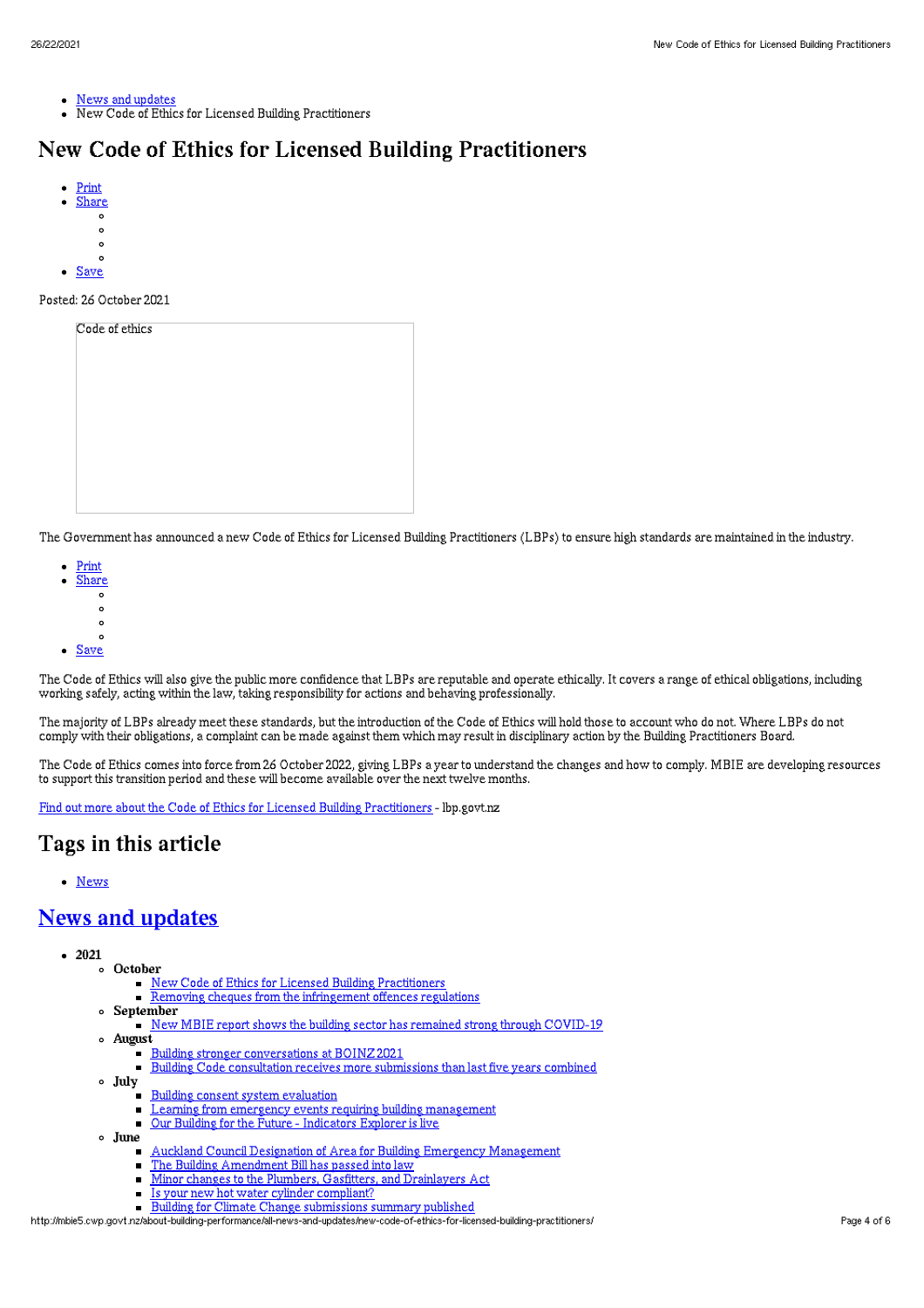- May
	- [Strengthening](http://mbie5.cwp.govt.nz/about-building-performance/all-news-and-updates/strengthening-the-licensed-building-practitioners-scheme/) the Licensed Building Practitioners scheme  $\blacksquare$ 
		- Building Consent Authority [Accreditation](http://mbie5.cwp.govt.nz/about-building-performance/all-news-and-updates/building-consent-authority-accreditation-scheme-evaluation/) Scheme evaluation  $\blacksquare$
- April [Consultation](http://mbie5.cwp.govt.nz/about-building-performance/all-news-and-updates/consultation-opens-on-the-2021-building-code-update/) opens on the 2021 Building Code update
- March
	- An update from the Building System [Assurance](http://mbie5.cwp.govt.nz/about-building-performance/all-news-and-updates/an-update-from-the-building-system-assurance-team/) team
- [Strengthening](http://mbie5.cwp.govt.nz/about-building-performance/all-news-and-updates/strengthening-the-safety-and-resilience-of-aotearoas-large-dams/) the safety and resilience of Aotearoa's large dams February
- Updating how we manage buildings in an [emergency](http://mbie5.cwp.govt.nz/about-building-performance/all-news-and-updates/updating-how-we-manage-buildings-in-an-emergency/)
- January
	- The Building [Amendment](http://mbie5.cwp.govt.nz/about-building-performance/all-news-and-updates/building-law-reform/) Bill in 2021
	- Building for Climate Change update: [January](http://mbie5.cwp.govt.nz/about-building-performance/all-news-and-updates/building-for-climate-change-update/) 2021

## $-2020$

- December
- National [Construction](http://mbie5.cwp.govt.nz/about-building-performance/all-news-and-updates/national-construction-pipeline-report-2020/) Pipeline Report 2020
- November
	- Crowning the [Apprentice](http://mbie5.cwp.govt.nz/about-building-performance/all-news-and-updates/crowning-the-apprentice-of-the-year/) of the Year
	- Updating the [timber-framed](http://mbie5.cwp.govt.nz/about-building-performance/all-news-and-updates/updating-the-timber-framed-building-standard-nzs3604/) building standard (NZS 3604)
	- Building Code update [November](http://mbie5.cwp.govt.nz/about-building-performance/all-news-and-updates/building-code-update-november-2020/) 2020
- o October
- [Outcome](http://mbie5.cwp.govt.nz/about-building-performance/all-news-and-updates/outcome-of-2020-building-code-update/) of 2020 Building Code Update
- September
	- Building Code 2020 update will be published on 5 [November](http://mbie5.cwp.govt.nz/about-building-performance/all-news-and-updates/building-code-2020-update-will-be-published-on-5-november-2020/) 2020
- August
	- Building for Climate Change [Frameworks](http://mbie5.cwp.govt.nz/about-building-performance/all-news-and-updates/the-first-two-building-for-climate-change-frameworks-are-open-for-consultation/) are open for consultation
	- New dates for [updating](http://mbie5.cwp.govt.nz/about-building-performance/all-news-and-updates/new-dates-for-updating-building-code/) Building Code  $\blacksquare$
	- Helping New Zealand build [earthquake](http://mbie5.cwp.govt.nz/about-building-performance/all-news-and-updates/helping-new-zealand-build-earthquake-resilience/) resilience  $\blacksquare$
- July
	- 2020 Building Advisory Panel members [announced](http://mbie5.cwp.govt.nz/about-building-performance/all-news-and-updates/2020-building-advisory-panel-members-announced/)
	- Building for Climate Change [programme](http://mbie5.cwp.govt.nz/about-building-performance/all-news-and-updates/building-for-climate-change-programme-gets-underway/) gets underway  $\blacksquare$
- June
	- New learning modules available to help you [understand](http://mbie5.cwp.govt.nz/about-building-performance/all-news-and-updates/new-learning-modules-available-to-help-you-understand-the-building-code/) the Building Code
- May
	- More protection for [subcontractors](http://mbie5.cwp.govt.nz/about-building-performance/all-news-and-updates/subcontractors-protection-with-retention-money-regime/) through the retention money regime
	- New building consent exemptions approved by [Government](http://mbie5.cwp.govt.nz/about-building-performance/all-news-and-updates/new-building-consent-exemptions-approved-by-government/)
	- Change to the [delivery](http://mbie5.cwp.govt.nz/about-building-performance/all-news-and-updates/change-to-the-delivery-of-2020-building-code-updates/) of 2020 Building Code updates
- March
	- Extending June 2020 biannual Building Code [consultation](http://mbie5.cwp.govt.nz/about-building-performance/all-news-and-updates/extending-june-2020-biannual-building-code-consultation/)
- February Have your say on Building Code [amendments](http://mbie5.cwp.govt.nz/about-building-performance/all-news-and-updates/have-your-say-on-building-code-amendments-consultation-opens-17-february/) - consultation opens 17 February
- $-2019$ 
	- December
		- [Webinar](http://mbie5.cwp.govt.nz/about-building-performance/all-news-and-updates/key-changes-to-cas2-webinar/) about key changes to C/AS2
		- November
		- Latest [improvements](http://mbie5.cwp.govt.nz/about-building-performance/all-news-and-updates/latest-improvements-to-the-building-code-have-been-published/) to the Building Code have been published
		- October
			- [Corrections](http://mbie5.cwp.govt.nz/about-building-performance/all-news-and-updates/corrections-to-2019-cas2-acceptable-solution/) to 2019 C/AS2 Acceptable Solution Next steps [announced](http://mbie5.cwp.govt.nz/about-building-performance/all-news-and-updates/next-steps-announced-for-building-law-reforms/) for building law reforms
			-
		- September
			- Third [consultation](http://mbie5.cwp.govt.nz/about-building-performance/all-news-and-updates/third-consultation-of-the-biannual-building-code-update-closes-5pm-on-13-september-2019/) of the biannual Building Code update closing soon National [Construction](http://mbie5.cwp.govt.nz/about-building-performance/all-news-and-updates/national-construction-pipeline-report-2019/) Pipeline Report 2019
		- August
			- [Submissions](http://mbie5.cwp.govt.nz/about-building-performance/all-news-and-updates/submissions-summary-on-proposed-building-law-changes-now-available/) summary on proposed building law changes now available
			- Have your say on Building Code changes [consultation](http://mbie5.cwp.govt.nz/about-building-performance/all-news-and-updates/building-code-changes-consultation-opens-5-august/) opens 5 August
	- July
		- CertMark [International](http://mbie5.cwp.govt.nz/about-building-performance/all-news-and-updates/certmark-international-withdraws-from-nz-codemark-scheme/) withdraws from NZ CodeMark scheme
		- CertMark [International](http://mbie5.cwp.govt.nz/about-building-performance/all-news-and-updates/certmark-international-suspended-as-codemark-product-certification-body/) suspended as CodeMark product certification body
		- MBIE funds over 120 building [standards](http://mbie5.cwp.govt.nz/about-building-performance/all-news-and-updates/mbie-funds-over-120-building-standards-for-free-download/) for free download
	- June
		- [Updates](http://mbie5.cwp.govt.nz/about-building-performance/all-news-and-updates/updates-to-the-building-code-will-make-it-easier-to-comply/) to the Building Code will make it easier to comply
		- [Consultation](http://mbie5.cwp.govt.nz/about-building-performance/all-news-and-updates/consultation-now-closed-on-building-law-reforms/) now closed on building law reforms
		- Section C5 ['Concrete](http://mbie5.cwp.govt.nz/about-building-performance/all-news-and-updates/section-c5-concrete-buildings-proposed-revision/) Buildings' proposed revision
		- New system for building emergency [management](http://mbie5.cwp.govt.nz/about-building-performance/all-news-and-updates/new-system-for-building-emergency-management/)
	- May
		- Updated [information](http://mbie5.cwp.govt.nz/about-building-performance/all-news-and-updates/updated-information-on-private-building-consent-authority-registration/) on private building consent authority registration
	- April Report released about [Tauranga](http://mbie5.cwp.govt.nz/about-building-performance/all-news-and-updates/report-released-about-tauranga-city-councils-actions-related-to-bella-vista/) City Council's actions related to Bella Vista
	- March
	- [Consultation](http://mbie5.cwp.govt.nz/about-building-performance/all-news-and-updates/consultation-on-amending-acceptable-solutions-and-verification-methods-june-2019-update/) on amending Acceptable Solutions and Verification Methods June 2019 Update
	- February
		- **BEAL CodeMark product certification body [accreditation](http://mbie5.cwp.govt.nz/about-building-performance/all-news-and-updates/bc-update-245/) revoked**
		- Fire [performance](http://mbie5.cwp.govt.nz/about-building-performance/all-news-and-updates/bc-update-244/) of external wall cladding systems
- 2018 November

 $\Omega$ 

- Acceptable Solution and Verification Method [amendments](http://mbie5.cwp.govt.nz/about-building-performance/all-news-and-updates/bc-update-243/) November 2018
- BEAL CodeMark product [certification](http://mbie5.cwp.govt.nz/about-building-performance/all-news-and-updates/bc-update-2/) body issued notice of revocation
- Six ACP CodeMark [certificates](http://mbie5.cwp.govt.nz/about-building-performance/all-news-and-updates/bc-update-241/) removed
- October
	- Online courses on managing buildings in an [emergency](http://mbie5.cwp.govt.nz/about-building-performance/all-news-and-updates/bc-update-240/)

http://mbie5.cwp.govt.nz/about-building-performance/all-news-and-updates/new-code-of-ethics-for-licensed-building-practitioners/ Page 5 of 6